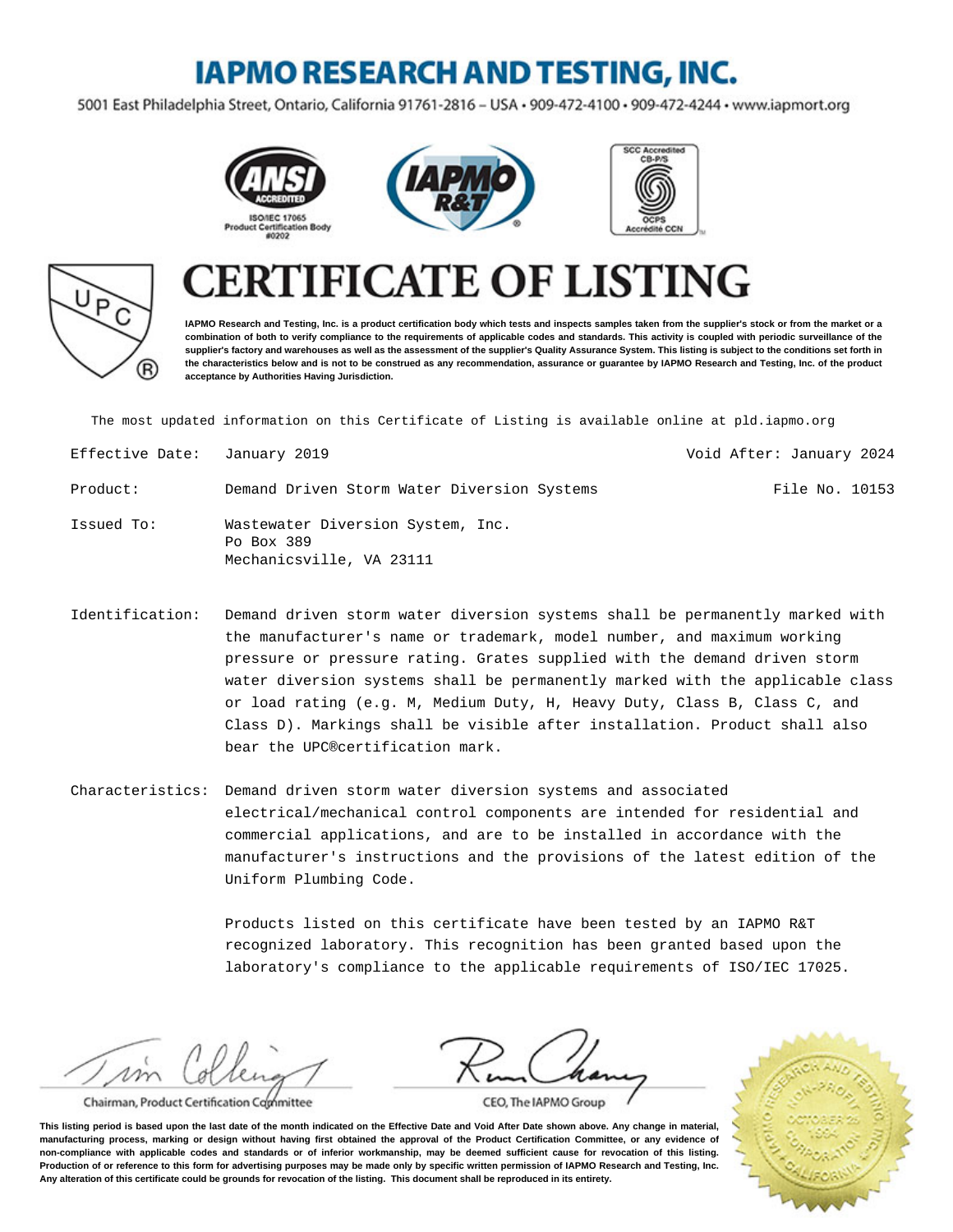

### **IAPMO RESEARCH AND TESTING, INC. CERTIFICATE OF LISTING**

Void After: January 2024

Product: Demand Driven Storm Water Diversion Systems File No. 10153

Issued To: Wastewater Diversion System, Inc.

Products are in compliance with the following code(s): Uniform Plumbing Code (UPC®)

Products are in compliance with the following standard(s): IAPMO IGC 234-2016